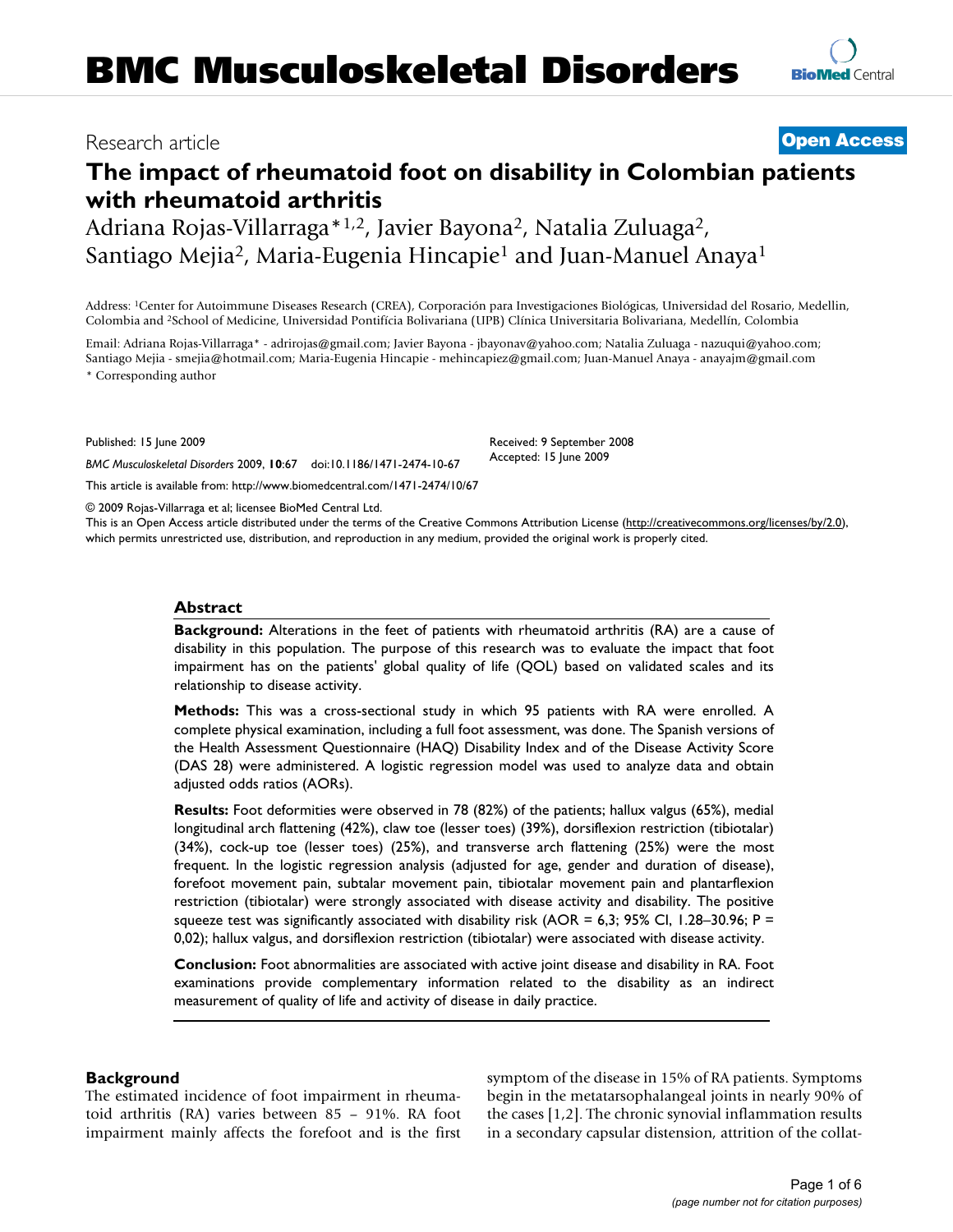eral ligaments, and plantar fascia laxity, thus leading to subluxation and dislocation of the metatarsophalangeal joints and the characteristic deformities seen in feet in a situation of advanced RA [1]: hallux valgus, hammertoe, claw toe, mallet toe, as well as plantar and dorsal hyperkeratosis [3-7].

RA also involves the ankle and hindfoot joints in 30–60% of the patients. The midfoot itself is not commonly affected. However, the first metatarsocuneiform joint is the one that is often affected and consequently causes instability of the midfoot [1]. Extra-articular compromise due to severe RA may also be observed in the foot in the form of bursitis, tendinitis, tenosynovitis, fasciitis, neuropathy, skin ulceration and rheumatoid nodules [8].

RA is a disease that results in serious disability which, in turn, lowers the quality of life (QOL), increases comorbidity, causes a high economic burden and even premature mortality [9]. There are few studies showing the impact of rheumatoid foot on the patients' QOL [10]. Rheumatoid foot involvement as well as the failure to prevent or detect their progression early enough might have a significant impact on the patients' QOL. Thus, we sought to determine the main foot alterations in RA patients and to measure the impact of foot impairment on global QOL based on validated scales and their relationship to disease activity.

# **Methods**

# *Study design and subjects*

This was a cross-sectional study of 95 RA patients attending the Clinical Immunology and Rheumatology Unit of the "Clinica Universitaria Bolivariana-Corporación para Investigaciones Biológicas" in Medellin; all of them met the required American College of Rheumatology classification criteria [11]. Patients were between 18 and 80 years of age. This study was carried out between December 2005 and March 2007 in compliance with the 1993 regulation 008430 of the Ministry of Health of the Republic of Colombia. The institutional review board of the "Corporación para Investigaciones Biológicas" approved the study design, and written informed consent was received from all patients.

# *Foot examination*

Feet were evaluated through a detailed clinical and functional examination by two independent and experienced examiners (a foot and ankle orthopaedic surgeon and an experienced rheumatologist). The presence or absence of specific alterations, based on internationally validated definitions, was recorded on a specific standard data collection form created and agreed upon by the examiners. Definitions are as follow: hallux valgus: a static subluxation (significant structural joint displacement without

total luxation) of the first metatarsophalangeal joint characterized by lateral deviation of the big toe and medial deviation of the first metatarsal [4]; hallux rigidus: a painful condition of the metatarsophalangeal joint of the big toe characterized by restricted motion (mainly dorsiflexion) and proliferative periarticular bone formation [12]; hammertoe: a flexion deformity at the proximal interphalangeal joint in which the metatarsalphalangeal joint is dorsiflexed, and the distal interphalangeal joint is in a neutral or hyperextended position [6]; claw toe: a dorsiflexion deformity of the metatarsophalangeal joint and flexion deformities at the interphalangeal joints [13]; mallet toe: a condition where the distal phalanx is flexed at the middle phalanx (with involvement of the distal interphalangeal joint) [5]; cock-up toe: an upward displacement of the toes [3]; metatarsophalangeal luxation (both partial and total): significant structural joint displacement with or without total luxation [13]; flat foot: a condition in which the arch of the foot breaks down, thus allowing the entire sole to touch the ground [14]; transverse arch flattening: transverse arch foot declination with protrusion of the metatarsal heads [15]; dorsal or plantar hyperkeratosis: well-circumscribed, painful lesions known as callosities; plantar or dorsal skin ulcers: localized injury to the skin and/or underlying tissue over a bony prominence [16]; hindfoot varus [17] and hindfoot valgus [18]; posterior tibial disfunction: evidence of a clinically apparent flatfoot upon physical examination, showing weakness with inversion of the plantarflexed foot and an inability to raise the heel while standing on a single leg [19]. Additional definitions based on pain follow: on metatarsal compression: when lateral compression was applied to the metatarsophalangeal joints in the positive squeeze test [20,21]; during movements of the forefoot [22]; during subtalar movements [23]; in tibiotalar movements [23]. Restrictions of the following were also reported: hallux plantarflexion [4]; hallux dorsiflexion[4]; lesser toes plantarflexion [5]; lesser toes dorsiflexion [5]; eversion [24]; inversion [24]; tibiotalar plantarflexion [23]; tibiotalar dorsiflexion [23].

# *Clinical Variables*

Besides foot examinations, all patients underwent a detailed rheumatologic examination; data were recorded on a specifically created standard data collection form. Disease activity was defined based on Disease Activity Score 28 (DAS 28). Patients with a DAS 28 score  $\geq 3.2$ were considered to have an active disease [25]. Assessment of QOL was based on the Spanish version of the Health Assessment Questionnaire Disability Index (Spanish HAQ-DI) [26] administered the same day as the foot examination, in addition the patients' global assessment of disease activity, a physician's global assessment of disease activity, and a visual analog scale for pain. Laboratory tests were evaluated and each of the following was classi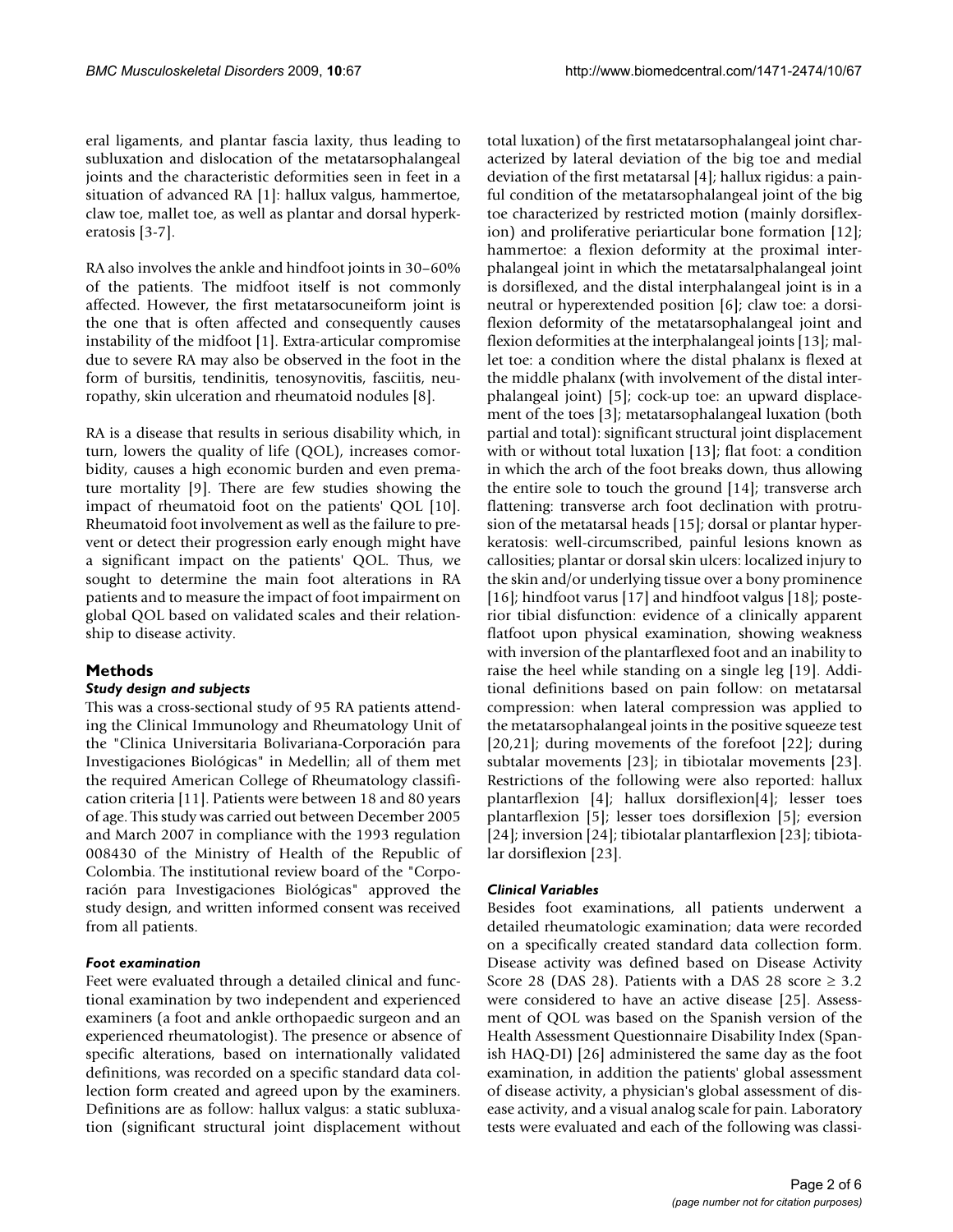fied as positive or negative: high ( $\geq 28$  mm/h) erythrocyte sedimentation rate (ESR), and high ( $\geq 0.5$  mg/dL) C reactive protein (CRP) serum levels. The rheumatoid factor (RF) was measured by turbidimetry (Beckman, Brea, CA); titers >40 U/ml were considered positive [27]. Third generation anticyclic citrullinated peptide (anti-CCP3) antibodies were measured by using an ELISA kit (QUANTA-Lite, INOVA, San Diego, CA) and following the manufacturer's protocol; titers >60 U were considered positive [28].

#### *Statistical analysis*

Statistical analyses were done using the SPSS statistical package version 15 (SPSS Institute, Chicago). Associations between foot deformities, disease activity, and disability were assessed by means of a univariate analysis using X2 test or Fisher's exact tests when the factors were dichotomous; or *t*-tests were utilized for assessing mean differences when the factors were continuous (data not shown). Then, two stepwise logistic regression models adjusting for age, gender and duration of disease were applied. DAS 28 >3.2 (Defining active disease) and HAQ (II–III Class defining high disability score) were used as dependent variables in the two models. As independent variables, the models included all the specific foot alterations recorded in the foot examinations which were significantly associated with disease activity or disability in univariate analyses. Adjusted odds ratios (AOR) were expressed with their 95% confidence intervals (CI). The level of significance was defined as *p*-value < 0.05. Patients who had undergone previous foot surgery were excluded in order to lower the probability of a type II error (β) of accepting a null hypothesis from a lack of association between deformities (surgically repaired) and activity and disability.

#### **Results**

The main demographic and clinical characteristics of the 95 patients included in this study are shown in Table 1. Foot anomalies were observed in 78 (82%) of them. Hallux valgus (65%), medial longitudinal arch flattening (42%), claw toe (lesser toes) (39%), dorsiflexion restriction (tibiotalar) (34%), cock-up toe (lesser toes) (35%), and transverse arch flattening (25%) were the most frequent. The most common foot abnormalities observed are shown in Table 2. In the logistic regression analysis adjusted for current age, gender, and duration of disease, forefoot movement pain was strongly associated with disease activity (AOR = 14.4; 95% CI, 1.6 – 133.2; P < 0,0001) and disability (AOR = 16.6; 95% CI, 4 – 69.3; P < 0,0001). Pain from subtalar movement, tibiotalar movement, and plantarflexion restriction (tibiotalar) were associated with disease activity and disability. The positive squeeze test was significantly associated with disability risk (AOR = 6.3; 95% CI, 1.3 – 31; P = 0,023). Hallux val-

**Table 1: Main Demographic and clinical characteristics in 95 RA patients**

| Variables                             | Percentage    |
|---------------------------------------|---------------|
| Female                                | $83.1\%$ (79) |
| RF (+)                                | 70.1% (63/89) |
| Steroid therapy                       | 72.6% (69)    |
| Methotrexate                          | 80% (76)      |
| Chloroquine                           | $63.1\%$ (60) |
| <b>DMARDS</b>                         | 35.7% (34)    |
| Tumor necrosis factor alpha inhibitor | $15.8\%$ (15) |
|                                       | Mean $\pm$ SD |
| Current Age (years)                   | $52.5 + 12.4$ |
| Age at RA onset (years)               | $44 \pm 12.4$ |
| Duration of RA (years)                | $9 + 7.1$     |
| Swollen joints count                  | $4.9 + 5.6$   |
| Patient global assessment (VAS)       | $4.2 \pm 2.7$ |
| Physician global assessment (VAS)     | $4.5 \pm 2.3$ |
| HAO                                   | $0.5 + 0.6$   |
| <b>DAS 28</b>                         | $3.7 \pm 1.5$ |
| ESR (mm/hour)                         | $30.6 + 21.1$ |
| CRP (mg/dl)                           | $0.9 \pm 1.1$ |

RF: rheumatoid factor (IU/ml); HAQ: Health Assessment Questionnaire; DAS 28: Disease Activity Score 28; ESR: erythrocyte sedimentation rate; CRP: C reactive protein; VAS: Visual Analogue Scale; DMARDS: Disease Modifying antirheumatic drugs

gus and dorsiflexion restriction (tibiotalar) were associated with disease activity (Table 3).

#### **Discussion**

This study describes the main types of foot impairment in Northwestern Colombian RA patients and shows their association with disease activity and disability. Our study confirms a high rate of rheumatoid foot alterations (82%) in the patients studied herein. These results are comparable to other reports previously published [1,29].

Foot pain and secondary limitations on regular daily activities are common complaints of rheumatoid patients. However, physical examination of the foot may be omitted in routine practice. This lack of examination may be due to a reliance on the common measurement of disease activity (DAS28) that omits the feet and ankle joints. Some authors have found discrepancies in the physical examination, depending on whether foot and ankle joints are included in the examination or not, which suggests that DAS28 should be used cautiously in clinical practice when disease remission is measured [30].

Despite the fact that examination of the feet has been omitted from the evaluation of disease activity in RA patients, we recommend its use. It is an important tool for predicting disability, which is also the main predictor of poor outcome in RA patients [31]. In fact, we have shown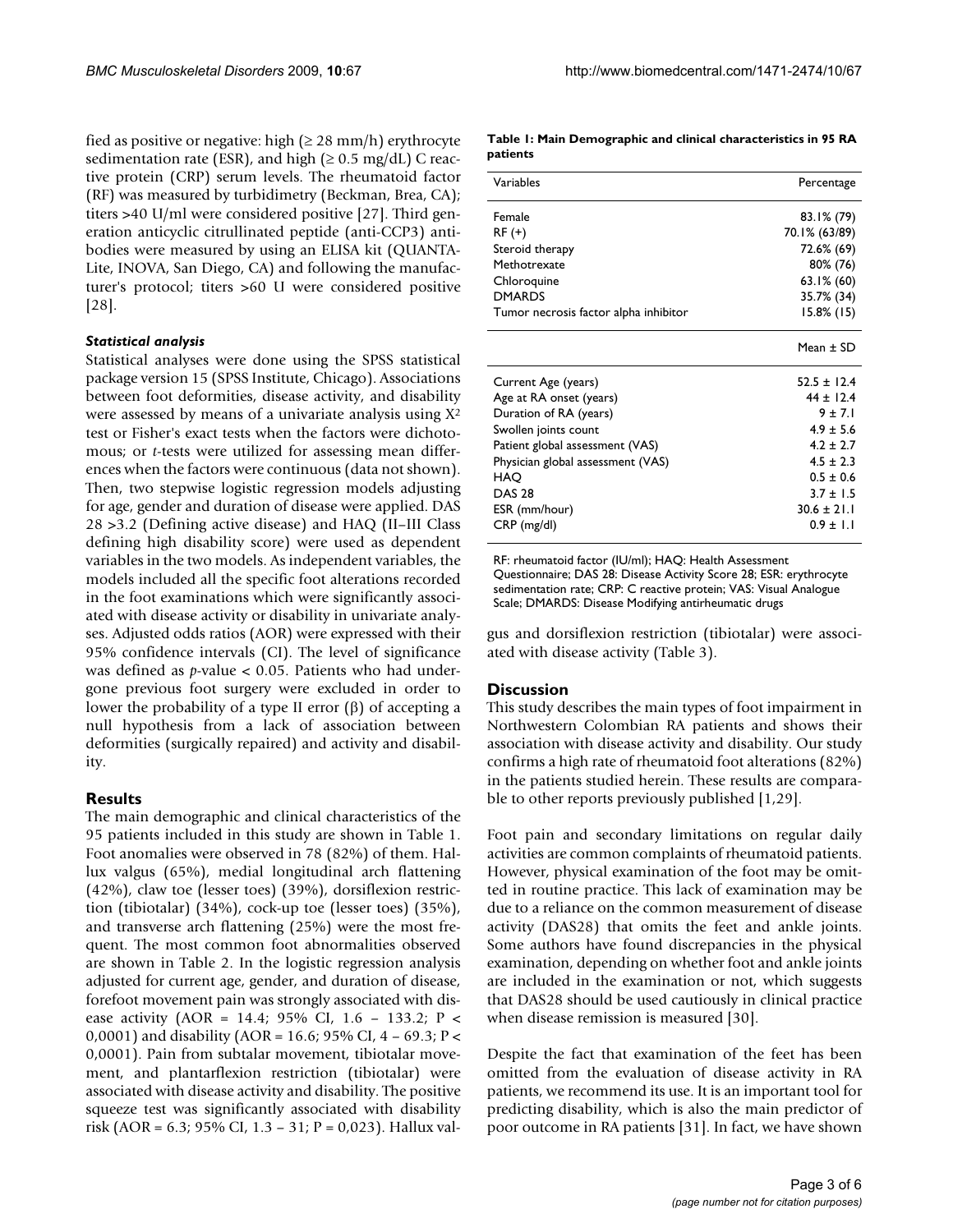| Foot Alterations ( $N = 78$ )                                 | %    | N       |
|---------------------------------------------------------------|------|---------|
| Hallux Valgus                                                 | 65.3 | (62)    |
| Hallux Rigidus                                                | 2.1  | (2)     |
| Hammer toe (Hallux)                                           | 0    | (0)     |
| Hammer toe (Lesser toes)                                      | 6.3  | (6)     |
| Claw toe (Hallux)                                             | 0    | (0)     |
| Claw toe (Lesser toes)                                        | 38.9 | (37)    |
| Cock-up toe (Hallux)                                          | 1.1  | (1)     |
| Cock-up toe (Lesser toes)                                     | 34.7 | (33)    |
| Metatarsofalangeal (luxation)                                 | 7.3  | (7)     |
| Medial Longitudinal Arch Flattening                           | 42.1 | (40/93) |
| <b>Transverse Arch Flattening</b>                             | 25.3 | (24/93) |
| Plantar/Dorsal Hyperqueratosis                                | 76.8 | (73)    |
| Plantar/Dorsal Ulcers                                         | 0    | (0)     |
| <b>Hindfoot Valgus</b>                                        | 21.1 | (20/94) |
| <b>Hindfoot Varus</b>                                         | 17.9 | (17/94) |
| Posterior Tibial Disfunction                                  | 2.1  | (2/94)  |
| Painful metatarsophalangeal compression positive squeeze test | 46.3 | (44)    |
| Forefoot movement pain                                        | 15.8 | (15)    |
| Subtalar movement pain                                        | 22.1 | (21)    |
| Tibiotalar movement pain                                      | 24.2 | (23)    |
| Plantarflexion restriction (Hallux)                           | 3.2  | (3)     |
| Plantarflexion restriction (Lesser toes)                      | 3.2  | (3)     |
| Dorsiflexion restriction (Hallux)                             | 3.2  | (3)     |
| Dorsiflexion restriction (Lesser toes)                        | 2.1  | (2)     |
| Eversion restriction                                          | 26.3 | (25)    |
| Inversion restriction                                         | 17.9 | (17)    |
| Plantarflexion restriction (Tibiotalar)                       | 18.9 | (18)    |
| Dorsiflexion restriction (Tibiotalar)                         | 33.7 | (32)    |

| Table 2: Main foot abnormalities in a group of 95 patients with RA |  |
|--------------------------------------------------------------------|--|
|--------------------------------------------------------------------|--|

that some rheumatoid alterations, particularly the ones related to pain during foot examination, are strongly related to disease activity as well as to high HAQ scores, disclosing a strong relationship to disability and QOL.

Although some authors suggest that disease duration does not necessarily correlate with self-reported foot pain or disability [32], in this study, we searched for main predictors of high HAQ scores among those with rheumatoid foot abnormalities. At the same time we adjusted for disease duration, to avoid bias. It must be recognized that disease duration increases the correlation between damage and disability [31].

Some disease-related components can be measured by using a single RA-specific foot-health instrument and several generic ones. A number of researchers have developed a foot impact scale to assess foot status in RA [33]. Another, the Foot Function Index (FFI), was developed to measure the impact of foot pathology in terms of pain,

| Table 3: Foot alterations associated with disability and disease activity risk. |  |  |  |
|---------------------------------------------------------------------------------|--|--|--|
|---------------------------------------------------------------------------------|--|--|--|

| Foot Deformities and Alterations        | Disease Activity ( $DAS28 > 3.2$ ) |                 |       | Disability ( $HAQ$ II – III) |                |       |
|-----------------------------------------|------------------------------------|-----------------|-------|------------------------------|----------------|-------|
|                                         | <b>AOR</b>                         | 95%CI           | P     | <b>AOR</b>                   | 95%CI          | P     |
| Hallux Valgus                           | 2.7                                | $(1-7)$         | 0.018 | <b>NS</b>                    | <b>NS</b>      | NS.   |
| Positive Squeeze test                   | NS.                                | NS              | NS.   | 6.3                          | $(1.3 - 31)$   | 0.023 |
| Forefoot movement pain                  | 14.4                               | $(1.6 - 133.2)$ | 0,000 | 16.6                         | $(4 - 69.3)$   | 0,000 |
| Subtalar movement pain                  | 7.2                                | $(1.6 - 34)$    | 0,012 | 5.5                          | $(1.5 - 20.5)$ | 0,011 |
| Tibiotalar movement pain                | 7.9                                | $(1.7 - 37)$    | 0.009 | 4.7                          | $(1.3 - 17.4)$ | 0.019 |
| Plantarflexion restriction (Tibiotalar) | $\overline{14}$                    | $(1.7 - 116.1)$ | 0.014 | 4.5                          | $(1.2 - 17.1)$ | 0.025 |
| Dorsiflexion restriction (Tibiotalar)   | 4.7                                | $(1.6 - 14.7)$  | 0.008 | <b>NS</b>                    | NS             | NS.   |

AOR: Adjusted odds ratio by age, gender and duration of disease; CI: confidence interval; DAS 28: Disease Activity Score 28; HAQ: Health assessment questionnaire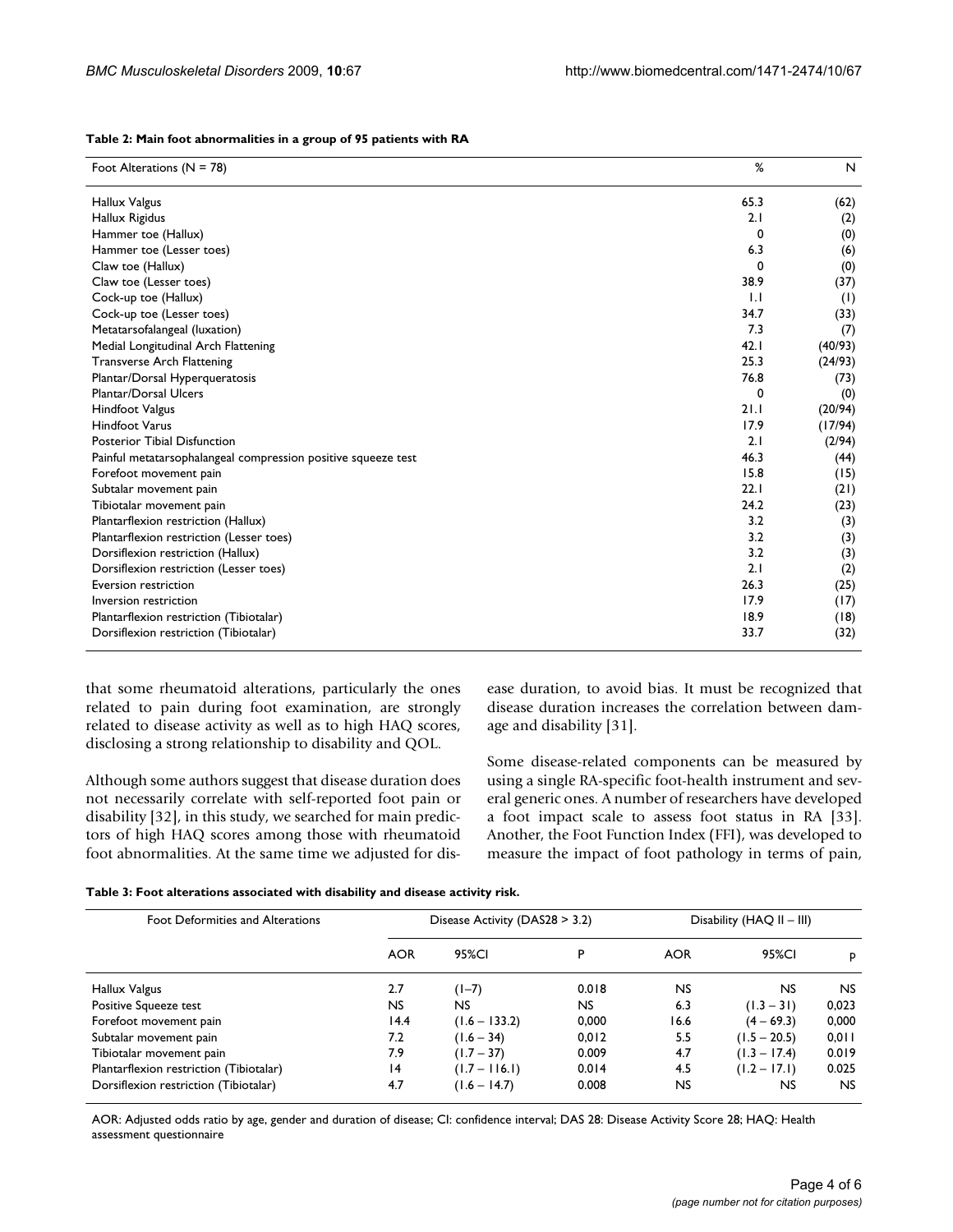disability and restriction [34]. For FFI and subscales, HAQ has been the most important predictor [10]. Other studies have found that moderate-to-high foot impairment and related disability can be detected early in RA patients [35]. Based on our results, this should encourage performing a basic physical examination of the feet from the onset of the disease and during all aspects of medical care in RA patients because it might be possible to predict disability based on certain foot alterations.

One of the most interesting results of the present study is the strong association between the painful compression metatarsophalangeal positive squeeze test and HAQ disability. A previous study [36] developed a clinical model for the prediction, during the first visit, of 3 forms of the outcome of arthritis: self-limiting, persistent nonerosive, and persistent erosive. Bilateral compression pain in the metatarsophalangeal joints (positive squeeze test) is one of the predictors of persistent erosive arthritis in the model. At present, we can confirm that it is a predictor of not only poor outcome but also disability. It is important to discern that the results reported on the HAQ affect the QOL significantly and independently [37] and in fact, the baseline HAQ score was the best predictive factor for QOL as assessed by the Arthritis Impact Measurement Scales 2 that measures QOL in previous studies [38].

Among the specific foot deformities studied, hallux valgus was the most prevalent one significantly associated with disease activity. Some studies based on the use of x-ray definition revealed a correlation between hallux valgus and disease severity and at the same time, other deformities [39]. X-ray classification was not used in the current study to describe hallux valgus, but it could be implemented for a more exact approach to this deformity. Even if an X-ray measurement is lacking, it is important to emphasize the usefulness of evaluating this deformity in some way in daily practice because it is associated with a high DAS28 score. It is of interest to mention that when some authors measured hallux valgus using X-rays, the results were comparable to the judgment of a panel of experienced clinicians [40].

A significant association between tibiotalar movement pain, plantarflexion restriction (tibiotalar), dorsiflexion restriction (tibiotalar) and disease activity was found. This anatomical region is not easy to examine; this association could be related to the presence of existing inflammation (i.e., pannus and synovitis) that is not always easily found during clinical examination. In fact some authors have found poor ranges for sensitivity (55–83%), and specificity (23–46%) while looking for tibiotalar synovitis by comparing clinical examination and ultrasound with magnetic resonance imaging as a gold standard method [41].

#### **Conclusion**

This is the first study evaluating foot impairment in this particular population of patients with RA. Foot abnormalities are associated with active joint disease and disability in this population. It is important to notice that pain score, one of the components of DAS28, is the predominant clinical assessment associated with poor health status, which is measured by using disability and QOL instruments [31]. It also has the greatest impact on individual subdimensions of the HAQ as a measure of disability [42]. Foot examinations in daily practice provide complementary information related to the disability as an indirect measurement of QOL and activity of the disease and should be systematically included to complement but not replace any of the existing measuring tools. This study should guide future research in the search for an association between corrected foot deformities under conservative (i.e., orthoses) or surgical treatment and disease activity and disability in a longitudinal design, encouraging the inclusion of a higher sample size that should have a strong statistical association with rheumatoid foot impairment.

#### **Competing interests**

The authors declare that they have no competing interests.

#### **Authors' contributions**

ARV conceived the study, participated in the design of the study and performed the statistical analyses. All authors carried out the clinical examination. ARV and JMA wrote the manuscript with the help of JB. All authors have read and approved the final manuscript.

#### **Acknowledgements**

We thank all the patients who participated in this study. This work was supported by Pontifical Bolivarian University and Rosario University.

#### **References**

- 1. Abdo RV, Iorio LJ: **Rheumatoid arthritis of the Foot and Ankle.** *J Am Acad Orthop Surg* 1994, **12:**326-332.
- 2. Trieb K: **Management of the foot in rheumatoid arthritis.** *J Bone Joint Surg* 2005, **87-B:**1171-1177.
- 3. Smyth CJ, Janson RW: **Rheumatologic View of the Rheumatoid Foot.** *Clinical Orthopaedics and Related Research* 1997, **340:**7-17.
- 4. Easley ME, Trnka HJ: **[Current concepts review: hallux valgus](http://www.ncbi.nlm.nih.gov/entrez/query.fcgi?cmd=Retrieve&db=PubMed&dopt=Abstract&list_uids=17559782) [part 1: pathomechanics, clinical assessment, and nonopera](http://www.ncbi.nlm.nih.gov/entrez/query.fcgi?cmd=Retrieve&db=PubMed&dopt=Abstract&list_uids=17559782)[tive management.](http://www.ncbi.nlm.nih.gov/entrez/query.fcgi?cmd=Retrieve&db=PubMed&dopt=Abstract&list_uids=17559782)** *Foot Ankle Int* 2007, **28:**654-659.
- 5. Coughlin MJ: **[Mallet toes, hammer toes, claw toes, and corns.](http://www.ncbi.nlm.nih.gov/entrez/query.fcgi?cmd=Retrieve&db=PubMed&dopt=Abstract&list_uids=6709528) [Causes and treatment of lesser-toe deformities.](http://www.ncbi.nlm.nih.gov/entrez/query.fcgi?cmd=Retrieve&db=PubMed&dopt=Abstract&list_uids=6709528)** *Postgrad Med* 1984, **75:**191-198.
- 6. Caselli MA, George DH: **[Foot Deformities: Biomechanical and](http://www.ncbi.nlm.nih.gov/entrez/query.fcgi?cmd=Retrieve&db=PubMed&dopt=Abstract&list_uids=12952050) [Pathomechanical changes associated with aging, Part I.](http://www.ncbi.nlm.nih.gov/entrez/query.fcgi?cmd=Retrieve&db=PubMed&dopt=Abstract&list_uids=12952050)** *Clin Podiatr Med Surg* 2003, **20:**487-509.
- 7. Woodburn J, Stableford Z, Helliwell PS: **[Preliminary investigation](http://www.ncbi.nlm.nih.gov/entrez/query.fcgi?cmd=Retrieve&db=PubMed&dopt=Abstract&list_uids=10888711) [of debridement of plantar callosities in rheumatoid arthritis.](http://www.ncbi.nlm.nih.gov/entrez/query.fcgi?cmd=Retrieve&db=PubMed&dopt=Abstract&list_uids=10888711)** *Rheumatology* 2000, **39:**652-654.
- 8. O' Brien TS, Hart TS, Gould JS: **Extraoseus Manifestations of Rheumatoid Arthritis in the Foot and Ankle.** *Clinical Orthopaedics Rel Res* 1997, **340:**26-33.
- 9. Anaya JM, Pineda-Tamayo R, Gómez LM, Galarza Maldonado C, Rojas-Villaraga A, Martín J: *Artritis Reumatoide, Bases moleculares, clíni-*